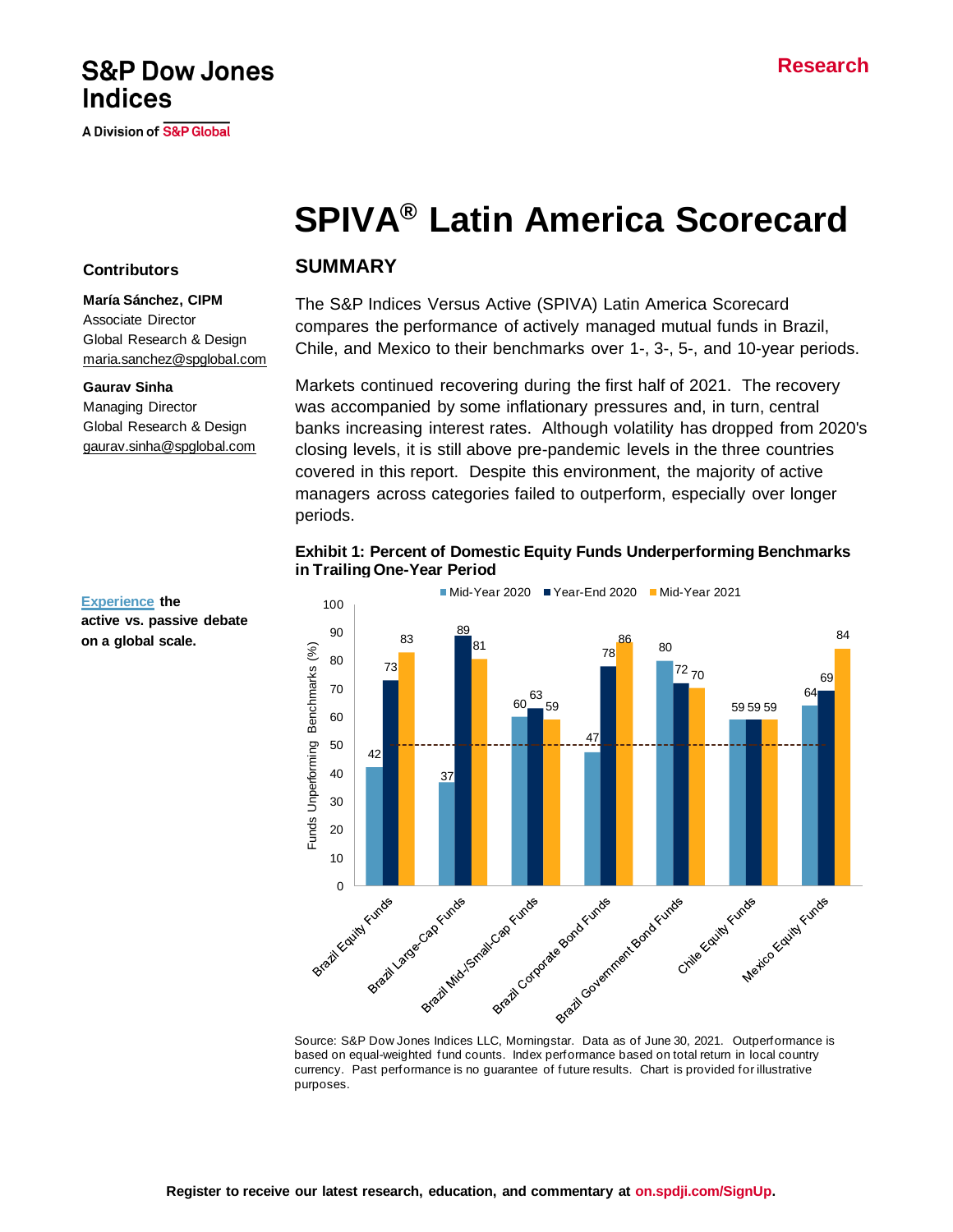### **Brazil**

- The Brazilian equity market's upward trend at year-end 2020 extended into the first half of 2021, although a little more moderately, with the [S&P Brazil BMI](https://www.spglobal.com/spdji/en/indices/equity/sp-brazil-bmi/?utm_source=pdf_spiva) gaining 6.74% YTD and 36.87% over the past 12 months (see Report 3). Large-cap and mid-/small-cap companies also recovered during the first half of 2021, returning 4.29% and 12.36%, respectively, as measured by the S&P Brazil LargeCap and S&P Brazil MidSmallCap. On the other hand, the National Monetary Council reversed the policy interest rates (Selic) trend by increasing it 225 bps, from 2.00% to 4.25%, in the first half of  $2021.<sup>1</sup>$
- Over the one-year period, most active fund managers underperformed their benchmarks in all categories: 83.06% of Brazil Equity Funds, 80.80% of Brazil Large-Cap Funds, and 59.09% of the Brazil Mid-/Small-Cap Funds underperformed their benchmarks. In addition, active managers from all categories fared poorly relative to their respective benchmarks over all periods observed, particularly in the mid-/small-cap category, where just 8.70% and 8.33% of managers were able to beat their benchmark over the 5- and 10-year periods, respectively (see Report 1).
- The majority of active bond fund managers underperformed their benchmarks over all the periods observed. Moreover, in this report, we observed the worst survival rate for Brazil Corporate Bond Funds over the 5- and 10-year periods in history, with 25.00% and 29.79% surviving, respectively (see Report 2).

#### **Chile**

- The continued 3.83% recovery seen in Chilean equities over the first half of 2021 led to a 9.38% return for the 12-month period ending in June 2021, as measured by the [S&P Chile BMI.](https://www.spglobal.com/spdji/en/indices/equity/sp-chile-bmi/?utm_source=pdf_spiva)
- The majority of active equity fund managers underperformed the [S&P Chile BMI](http://spindices.com/indices/equity/sp-chile-bmi-usd) over all periods studied but especially over the longer time periods, with 92.50% and 97.78% of active funds underperforming the benchmark over the 5- and 10-year periods, respectively (see Report 1). Funds underperformed the benchmark by medians of 1.95% and 2.24% over the 5- and 10-year periods, respectively (see Report 5).
- Smaller funds performed relatively better than larger funds over all observed periods on an equalweighted basis (see Report 3) versus an asset-weighted basis; the greatest difference was in the 10-year period, at 104 bps, as asset-weighted funds posted 2.84% and equal-weighted funds posted -1.80% (see Report 4).

#### **Mexico**

• The S&P/BMV IRT gained 15.46% over the first half of 2021, resulting in a 36.87% return for the past 12 months. The majority of active managers underperformed the S&P/BMV IRT over all periods observed, with the worst result over the 10-year period, with 88.89% of the funds underperforming their benchmark (see Report 1).

<sup>1</sup> <https://www.bcb.gov.br/estatisticas>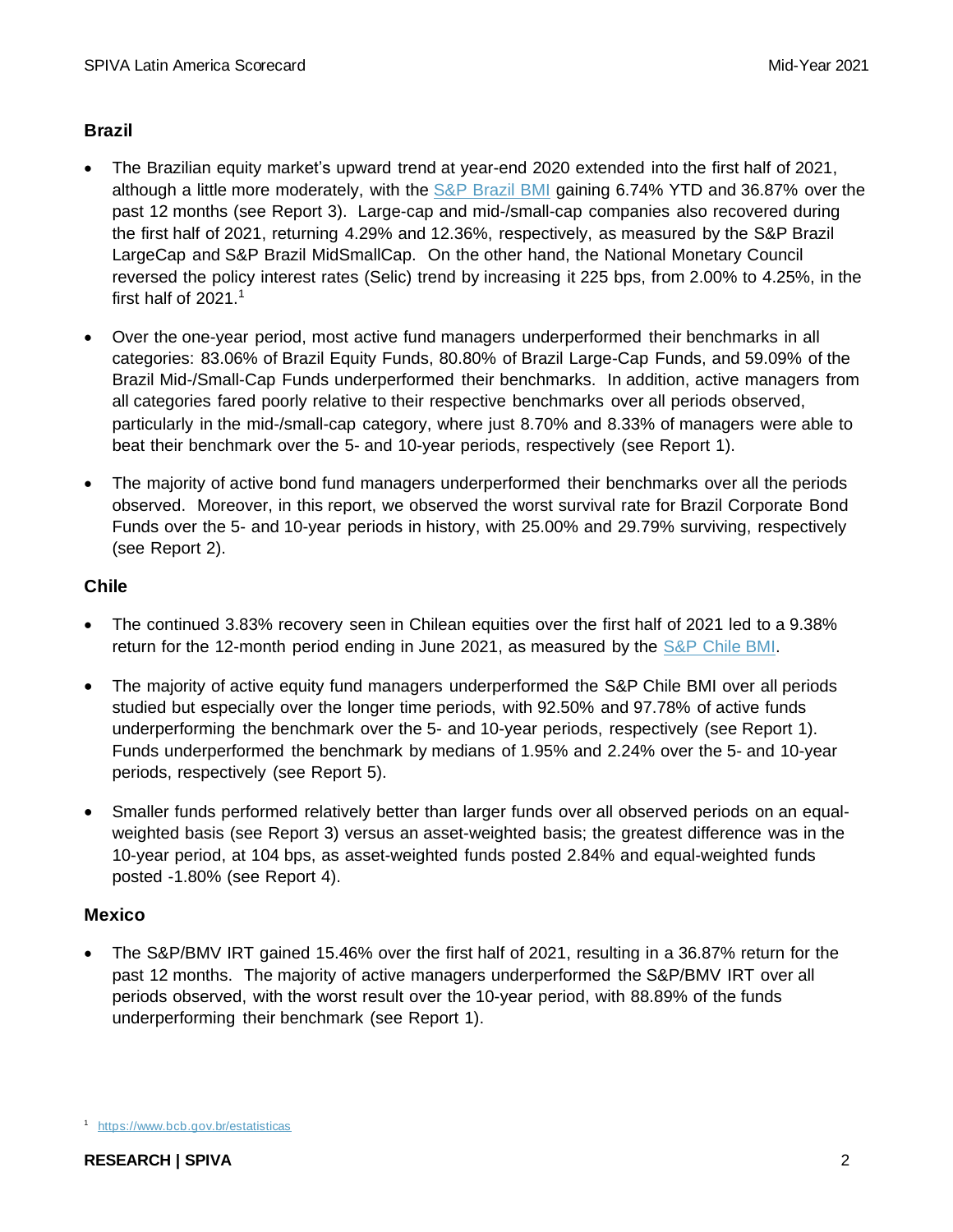- Median fund underperformance was 6.88%, 3.30%, 3.76%, and 2.39% for the 1-, 3-, 5-, and 10 year periods, respectively (see Report 5). Not even managers in the first quartile managed to outperform the benchmark in any period.
- Despite the poor performance of the active managers in the first half of the year, the survival rates of active funds in Mexico were the highest of Latin America, at 100%, 93.62%, 90.70%, and 77.78% over the 1-, 3-, 5-, and 10-year periods, respectively (see Report 2); this marked five scorecards in a row for the three- and five-year periods.
- Smaller funds performed relatively better than larger funds over all observed periods on an equalweighted basis, especially over the one-year period, with 244 bps of difference (see Report 3).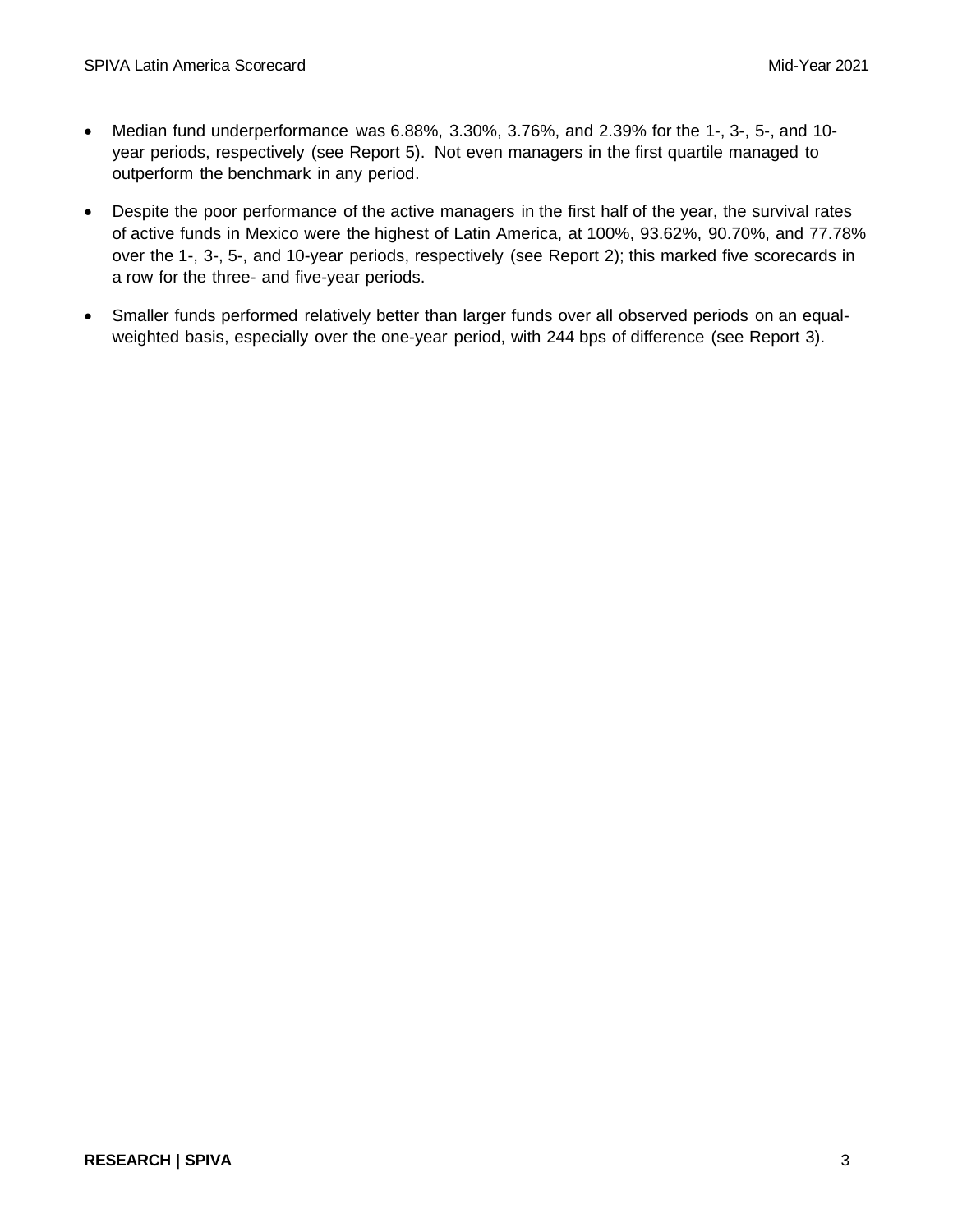## **A UNIQUE SCORECARD FOR THE ACTIVE VERSUS PASSIVE DEBATE**

Beyond the SPIVA Scorecard's widely cited headline numbers is a rich data set that addresses issues of measurement techniques, universe composition, and fund survivorship that are less frequently discussed but are often fascinating. These data sets are rooted in the fundamental principles of the SPIVA Scorecard, with which regular readers will be familiar, including the following:

- **Survivorship Bias Correction:** Funds might be liquidated or merged during a period of study. However, for someone making an investment decision at the beginning of the period, these funds are part of the opportunity set. Unlike other commonly available comparison reports, SPIVA Scorecards account for the entire opportunity set, not just the survivors, thereby eliminating survivorship bias.
- **Asset-Weighted Returns:** Average returns for a fund group are often calculated using only equal weighting, which means the returns of a relatively large (by net assets) fund affect the category average in the same manner as the returns of a relatively small fund. An accurate representation of how market participants fared in a particular period can be found by calculating weighted average returns, in which each fund's return is weighted by net assets. SPIVA Scorecards show both equaland asset-weighted averages.
- **Data Cleaning:** SPIVA Scorecards avoid double counting multiple share classes in all count-based calculations by using only the share class with the greatest assets. Index, leveraged, and inverse funds, along with other index-linked products, are excluded from the results, as this is meant to be a scorecard for active managers.

| Report 1: Percentage of Funds Outperformed by the Benchmark |                               |            |            |            |             |
|-------------------------------------------------------------|-------------------------------|------------|------------|------------|-------------|
| <b>FUND CATEGORY</b>                                        | <b>COMPARISON INDEX</b>       | 1-YEAR (%) | 3-YEAR (%) | 5-YEAR (%) | 10-YEAR (%) |
| <b>Brazil Equity Funds</b>                                  | S&P Brazil BMI                | 83.06      | 65.86      | 82.89      | 86.04       |
| Brazil Large-Cap Funds                                      | S&P Brazil LargeCap           | 80.80      | 70.59      | 64.10      | 80.95       |
| Brazil Mid-/Small-Cap Funds                                 | S&P Brazil MidSmallCap        | 59.09      | 81.25      | 91.30      | 91.67       |
| <b>Brazil Corporate Bond Funds</b>                          | Anbima Debentures Index (IDA) | 86.49      | 91.30      | 95.31      | 93.62       |
| Brazil Government Bond Funds                                | Anbima Market Index (IMA)     | 70.26      | 79.51      | 83.28      | 85.64       |
| Chile Equity Funds                                          | S&P Chile BMI                 | 58.97      | 68.18      | 92.50      | 97.78       |
| Mexico Equity Funds                                         | S&P/BMV IRT                   | 84.44      | 87.23      | 83.72      | 88.89       |

## **REPORTS**

Source: S&P Dow Jones Indices LLC, Morningstar. Data as of June 30, 2021. Outperformance is based on equal-weighted fund counts. Index performance based on total return in local country currency. Past performance is no guarantee of future results. Table is provided for illustrative purposes.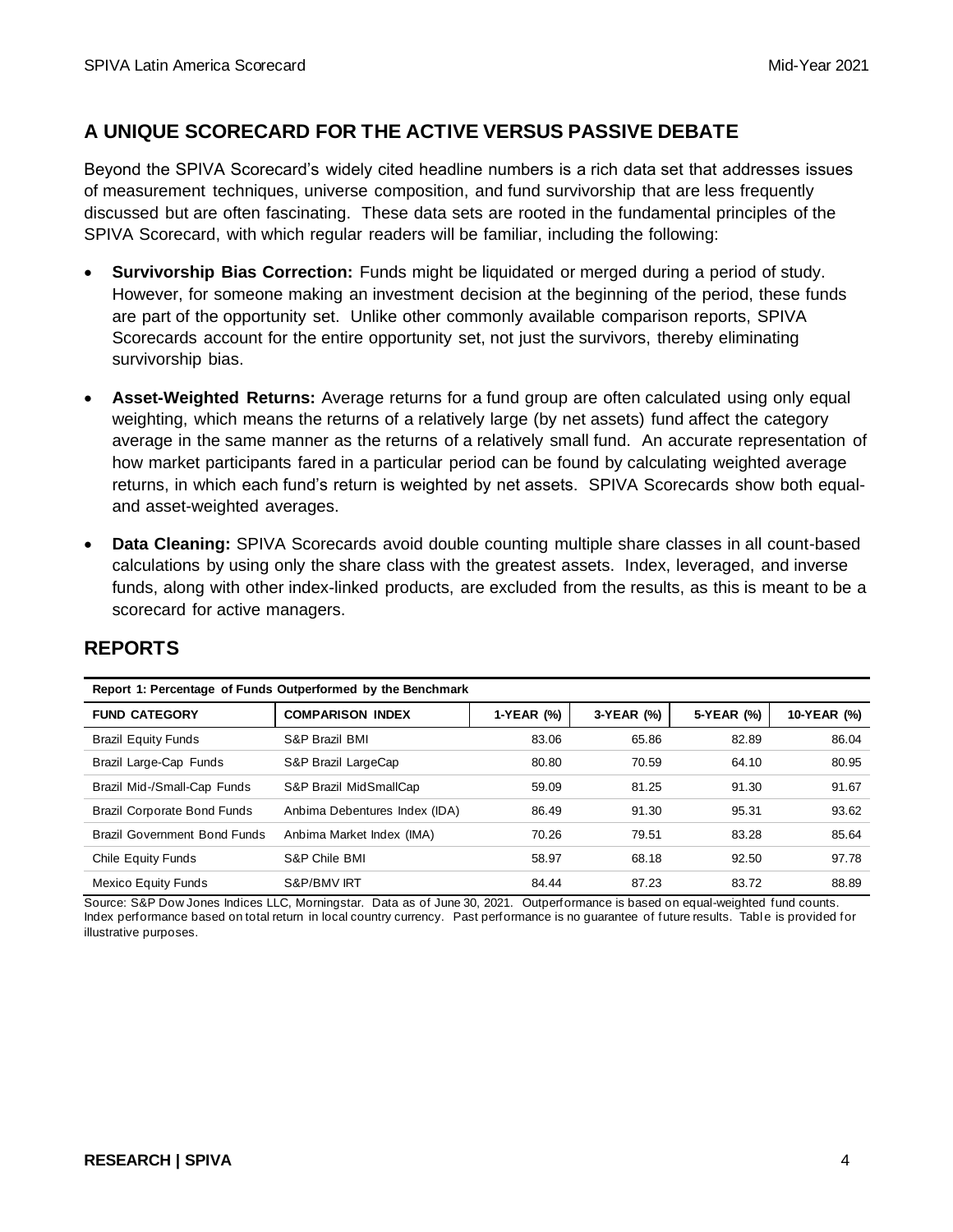| <b>Report 2: Fund Survivorship</b>  |                              |                         |  |
|-------------------------------------|------------------------------|-------------------------|--|
| <b>FUND CATEGORY</b>                | <b>NO. OF FUNDS AT START</b> | <b>SURVIVORSHIP (%)</b> |  |
| 1-YEAR                              |                              |                         |  |
| <b>Brazil Equity Funds</b>          | 301                          | 98.34                   |  |
| Brazil Large-Cap Funds              | 125                          | 96.00                   |  |
| Brazil Mid-/Small-Cap Funds         | 88                           | 94.32                   |  |
| <b>Brazil Corporate Bond Funds</b>  | 111                          | 90.99                   |  |
| <b>Brazil Government Bond Funds</b> | 306                          | 96.08                   |  |
| <b>Chile Equity Funds</b>           | 39                           | 92.31                   |  |
| <b>Mexico Equity Funds</b>          | 45                           | 100.00                  |  |
| 3-YEAR                              |                              |                         |  |
| <b>Brazil Equity Funds</b>          | 249                          | 85.54                   |  |
| Brazil Large-Cap Funds              | 85                           | 88.24                   |  |
| Brazil Mid-/Small-Cap Funds         | 64                           | 84.38                   |  |
| <b>Brazil Corporate Bond Funds</b>  | 138                          | 48.55                   |  |
| <b>Brazil Government Bond Funds</b> | 283                          | 84.81                   |  |
| <b>Chile Equity Funds</b>           | 44                           | 72.73                   |  |
| <b>Mexico Equity Funds</b>          | 47                           | 93.62                   |  |
| 5-YEAR                              |                              |                         |  |
| <b>Brazil Equity Funds</b>          | 298                          | 60.40                   |  |
| Brazil Large-Cap Funds              | 78                           | 76.92                   |  |
| Brazil Mid-/Small-Cap Funds         | 69                           | 63.77                   |  |
| <b>Brazil Corporate Bond Funds</b>  | 192                          | 25.00                   |  |
| <b>Brazil Government Bond Funds</b> | 287                          | 71.43                   |  |
| <b>Chile Equity Funds</b>           | 40                           | 50.00                   |  |
| <b>Mexico Equity Funds</b>          | 43                           | 90.70                   |  |
| 10-YEAR                             |                              |                         |  |
| <b>Brazil Equity Funds</b>          | 308                          | 38.96                   |  |
| Brazil Large-Cap Funds              | 84                           | 58.33                   |  |
| Brazil Mid-/Small-Cap Funds         | 60                           | 48.33                   |  |
| <b>Brazil Corporate Bond Funds</b>  | 47                           | 29.79                   |  |
| <b>Brazil Government Bond Funds</b> | 195                          | 68.72                   |  |
| Chile Equity Funds                  | 45                           | 40.00                   |  |
| <b>Mexico Equity Funds</b>          | 36                           | 77.78                   |  |

Source: S&P Dow Jones Indices LLC, Morningstar. Data as of June 30, 2021. Past performance is no guarantee of future results. Table is provided for illustrative purposes.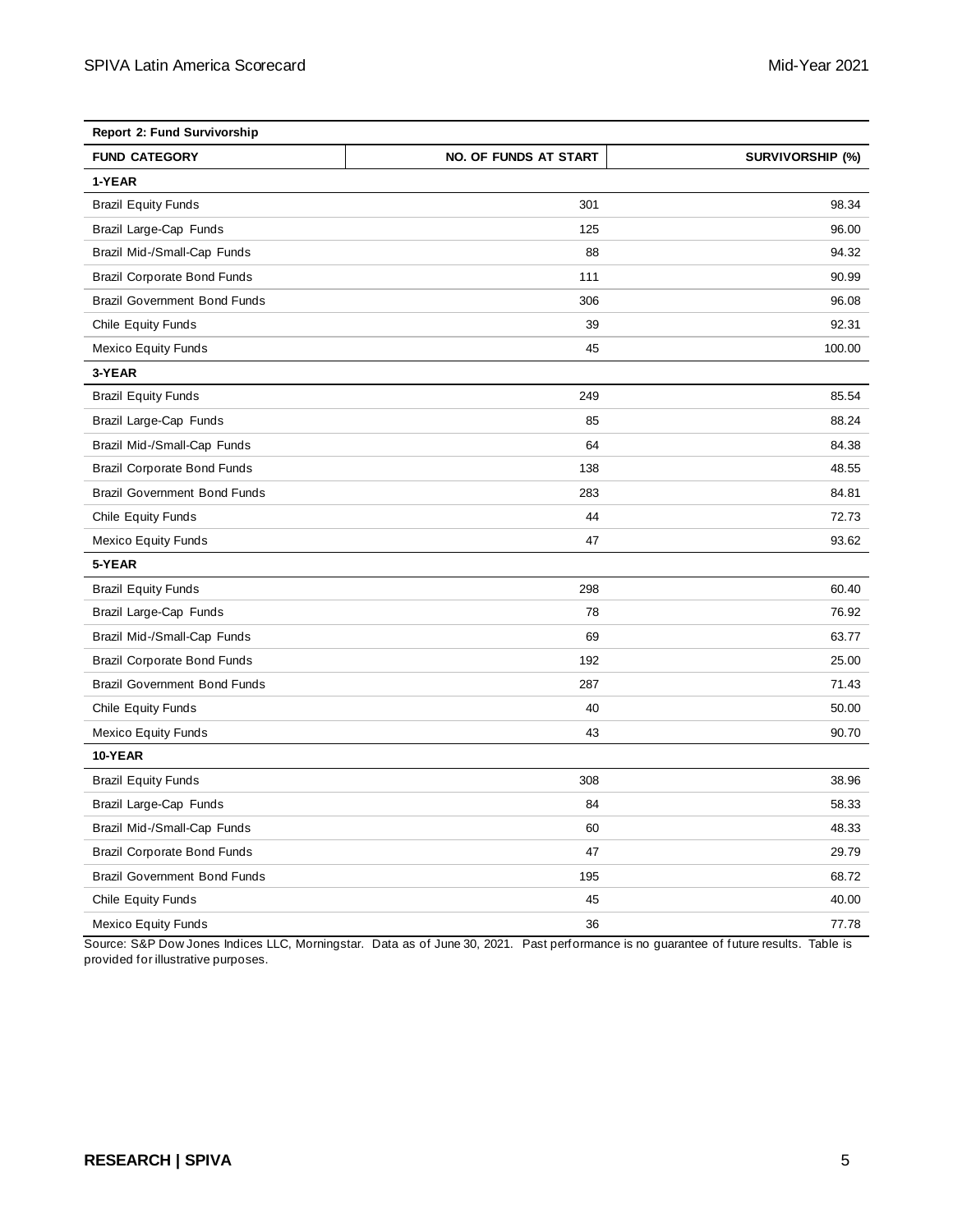| Report 3: Average Fund Performance (Equal-Weighted) |            |                          |                          |                           |  |
|-----------------------------------------------------|------------|--------------------------|--------------------------|---------------------------|--|
| <b>CATEGORY</b>                                     | 1-YEAR (%) | 3-YEAR<br>(ANNUALIZED %) | 5-YEAR<br>(ANNUALIZED %) | 10-YEAR<br>(ANNUALIZED %) |  |
| S&P Brazil BMI                                      | 35.45      | 23.29                    | 21.72                    | 10.44                     |  |
| <b>Brazil Equity Funds</b>                          | 29.14      | 22.69                    | 19.09                    | 8.63                      |  |
| S&P Brazil LargeCap                                 | 34.52      | 20.27                    | 19.51                    | 9.01                      |  |
| Brazil Large-Cap Funds                              | 30.11      | 20.05                    | 19.01                    | 7.82                      |  |
| S&P Brazil MidSmallCap                              | 36.73      | 29.76                    | 26.38                    | 13.49                     |  |
| Brazil Mid-/Small-Cap Funds                         | 35.44      | 30.09                    | 24.21                    | 10.68                     |  |
| Anbima Debentures Index (IDA)                       | 9.21       | 7.48                     | 9.17                     | 10.43                     |  |
| <b>Brazil Corporate Bond Funds</b>                  | 6.81       | 4.50                     | 4.94                     | 8.32                      |  |
| Anbima Market Index (IMA)                           | 3.55       | 8.53                     | 9.63                     | 10.68                     |  |
| <b>Brazil Government Bond Funds</b>                 | 1.91       | 5.37                     | 6.92                     | 8.30                      |  |
| S&P Chile BMI                                       | 9.38       | $-6.42$                  | 1.72                     | $-0.39$                   |  |
| Chile Equity Funds                                  | 8.21       | $-6.58$                  | 1.03                     | $-1.80$                   |  |
| S&P/BMV IRT                                         | 36.87      | 4.40                     | 4.27                     | 5.35                      |  |
| <b>Mexico Equity Funds</b>                          | 24.65      | 0.45                     | 1.03                     | 3.67                      |  |

Source: S&P Dow Jones Indices LLC, Morningstar. Data as of June 30, 2021. Index performance based on total return in local country currency. Funds are equal weighted, but indices are not. Past performance is no guarantee of future results. Table is prov ided for illustrative purposes.

| Report 4: Average Fund Performance (Asset-Weighted) |            |                          |                          |                           |
|-----------------------------------------------------|------------|--------------------------|--------------------------|---------------------------|
| <b>CATEGORY</b>                                     | 1-YEAR (%) | 3-YEAR<br>(ANNUALIZED %) | 5-YEAR<br>(ANNUALIZED %) | 10-YEAR<br>(ANNUALIZED %) |
| S&P Brazil BMI                                      | 35.45      | 23.29                    | 21.72                    | 10.44                     |
| <b>Brazil Equity Funds</b>                          | 30.01      | 22.29                    | 18.98                    | 10.36                     |
| S&P Brazil LargeCap                                 | 34.52      | 20.27                    | 19.51                    | 9.01                      |
| Brazil Large-Cap Funds                              | 29.37      | 20.64                    | 20.32                    | 8.57                      |
| S&P Brazil MidSmallCap                              | 36.73      | 29.76                    | 26.38                    | 13.49                     |
| Brazil Mid-/Small-Cap Funds                         | 34.16      | 25.60                    | 21.07                    | 11.05                     |
| Anbima Debentures Index (IDA)                       | 9.21       | 7.48                     | 9.17                     | 10.43                     |
| <b>Brazil Corporate Bond Funds</b>                  | 6.12       | 5.24                     | 7.17                     | 8.98                      |
| Anbima Market Index (IMA)                           | 3.55       | 8.53                     | 9.63                     | 10.68                     |
| <b>Brazil Government Bond Funds</b>                 | 2.17       | 4.70                     | 6.55                     | 8.31                      |
| S&P Chile BMI                                       | 9.38       | $-6.42$                  | 1.72                     | $-0.39$                   |
| Chile Equity Funds                                  | 7.98       | $-7.23$                  | 0.35                     | $-2.84$                   |
| S&P/BMV IRT                                         | 36.87      | 4.40                     | 4.27                     | 5.35                      |
| <b>Mexico Equity Funds</b>                          | 22.21      | $-0.89$                  | 0.06                     | 3.60                      |

Source: S&P Dow Jones Indices LLC, Morningstar. Data as of June 30, 2021. Index performance based on total return in local country currency. Past performance is no guarantee of future results. Table is provided for illustrative purposes.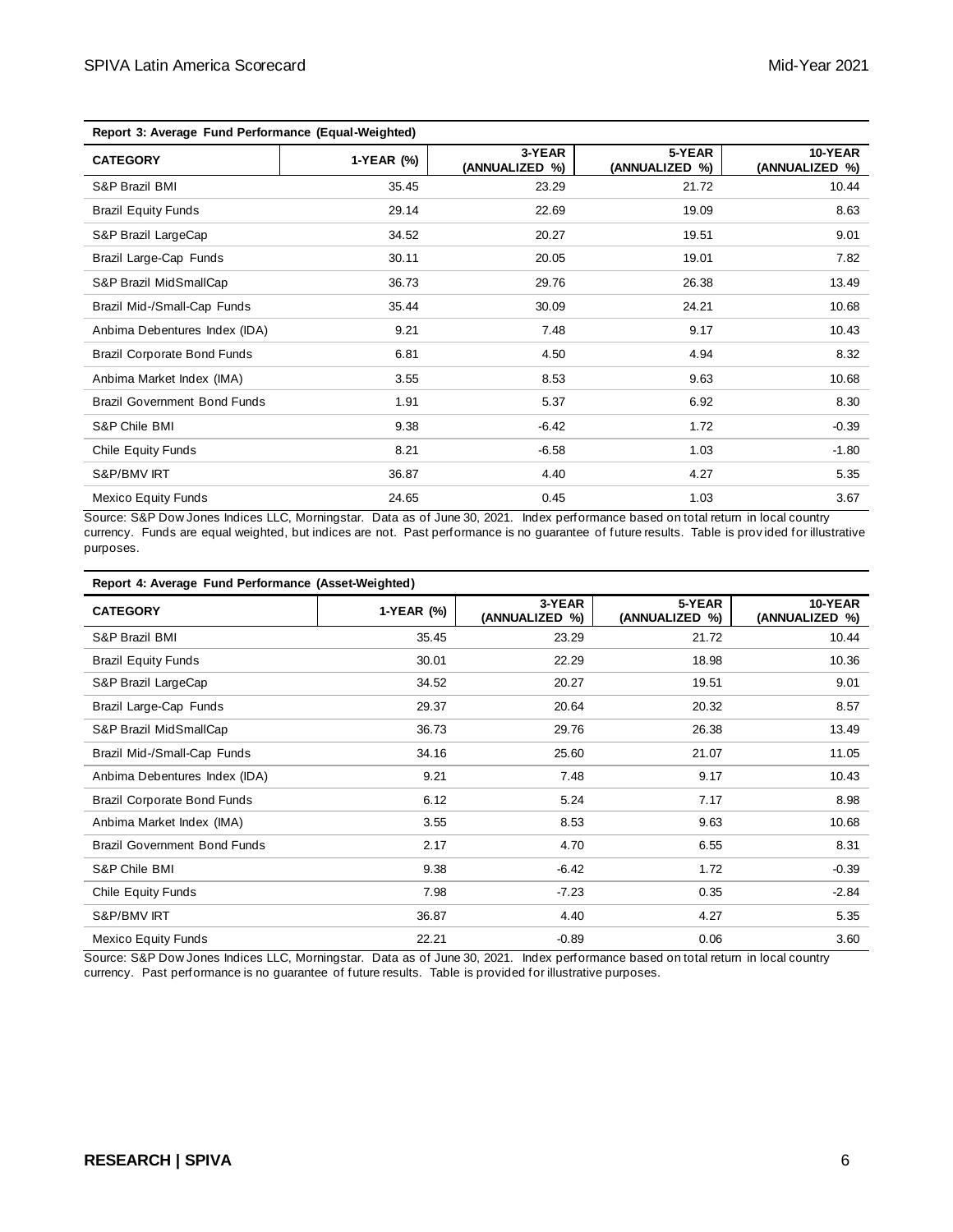| Report 5: Quartile Breakpoints of Funds |                       |                        |                       |  |
|-----------------------------------------|-----------------------|------------------------|-----------------------|--|
| <b>FUND CATEGORY</b>                    | <b>THIRD QUARTILE</b> | <b>SECOND QUARTILE</b> | <b>FIRST QUARTILE</b> |  |
| 1-YEAR                                  |                       |                        |                       |  |
| <b>Brazil Equity Funds</b>              | 24.70                 | 28.35                  | 33.54                 |  |
| Brazil Large-Cap Funds                  | 26.78                 | 31.96                  | 33.69                 |  |
| Brazil Mid-/Small-Cap Funds             | 27.85                 | 31.70                  | 40.76                 |  |
| <b>Brazil Corporate Bond Funds</b>      | 4.37                  | 5.80                   | 8.23                  |  |
| <b>Brazil Government Bond Funds</b>     | 0.99                  | 1.82                   | 4.96                  |  |
| <b>Chile Equity Funds</b>               | 4.64                  | 8.90                   | 12.15                 |  |
| Mexico Equity Funds                     | 11.45                 | 29.99                  | 35.50                 |  |
| 3-YEAR                                  |                       |                        |                       |  |
| <b>Brazil Equity Funds</b>              | 17.76                 | 21.29                  | 25.81                 |  |
| Brazil Large-Cap Funds                  | 17.97                 | 19.26                  | 21.11                 |  |
| Brazil Mid-/Small-Cap Funds             | 24.53                 | 26.06                  | 27.70                 |  |
| <b>Brazil Corporate Bond Funds</b>      | 4.09                  | 5.09                   | 6.39                  |  |
| <b>Brazil Government Bond Funds</b>     | 3.71                  | 4.27                   | 8.12                  |  |
| <b>Chile Equity Funds</b>               | $-8.47$               | $-6.74$                | $-5.39$               |  |
| <b>Mexico Equity Funds</b>              | $-5.48$               | 1.10                   | 3.89                  |  |
| 5-YEAR                                  |                       |                        |                       |  |
| <b>Brazil Equity Funds</b>              | 16.67                 | 19.18                  | 22.43                 |  |
| Brazil Large-Cap Funds                  | 17.89                 | 19.41                  | 20.33                 |  |
| Brazil Mid-/Small-Cap Funds             | 19.71                 | 21.72                  | 25.08                 |  |
| <b>Brazil Corporate Bond Funds</b>      | 6.71                  | 7.27                   | 8.85                  |  |
| <b>Brazil Government Bond Funds</b>     | 5.60                  | 6.52                   | 9.57                  |  |
| <b>Chile Equity Funds</b>               | $-1.56$               | $-0.23$                | 0.49                  |  |
| <b>Mexico Equity Funds</b>              | $-4.10$               | 0.51                   | 3.60                  |  |
| 10-YEAR                                 |                       |                        |                       |  |
| <b>Brazil Equity Funds</b>              | 6.23                  | 8.59                   | 12.10                 |  |
| Brazil Large-Cap Funds                  | 6.41                  | 7.74                   | 9.23                  |  |
| Brazil Mid-/Small-Cap Funds             | 8.32                  | 11.09                  | 12.70                 |  |
| <b>Brazil Corporate Bond Funds</b>      | 8.98                  | 9.25                   | 9.75                  |  |
| <b>Brazil Government Bond Funds</b>     | 7.55                  | 8.46                   | 10.13                 |  |
| <b>Chile Equity Funds</b>               | $-3.27$               | $-2.62$                | $-1.73$               |  |
| <b>Mexico Equity Funds</b>              | 1.70                  | 2.96                   | 3.95                  |  |

Source: S&P Dow Jones Indices LLC, Morningstar. Data as of June 30, 2021. Index performance based on total return in local country currency. Past performance is no guarantee of future results. Table is provided for illustrative purposes.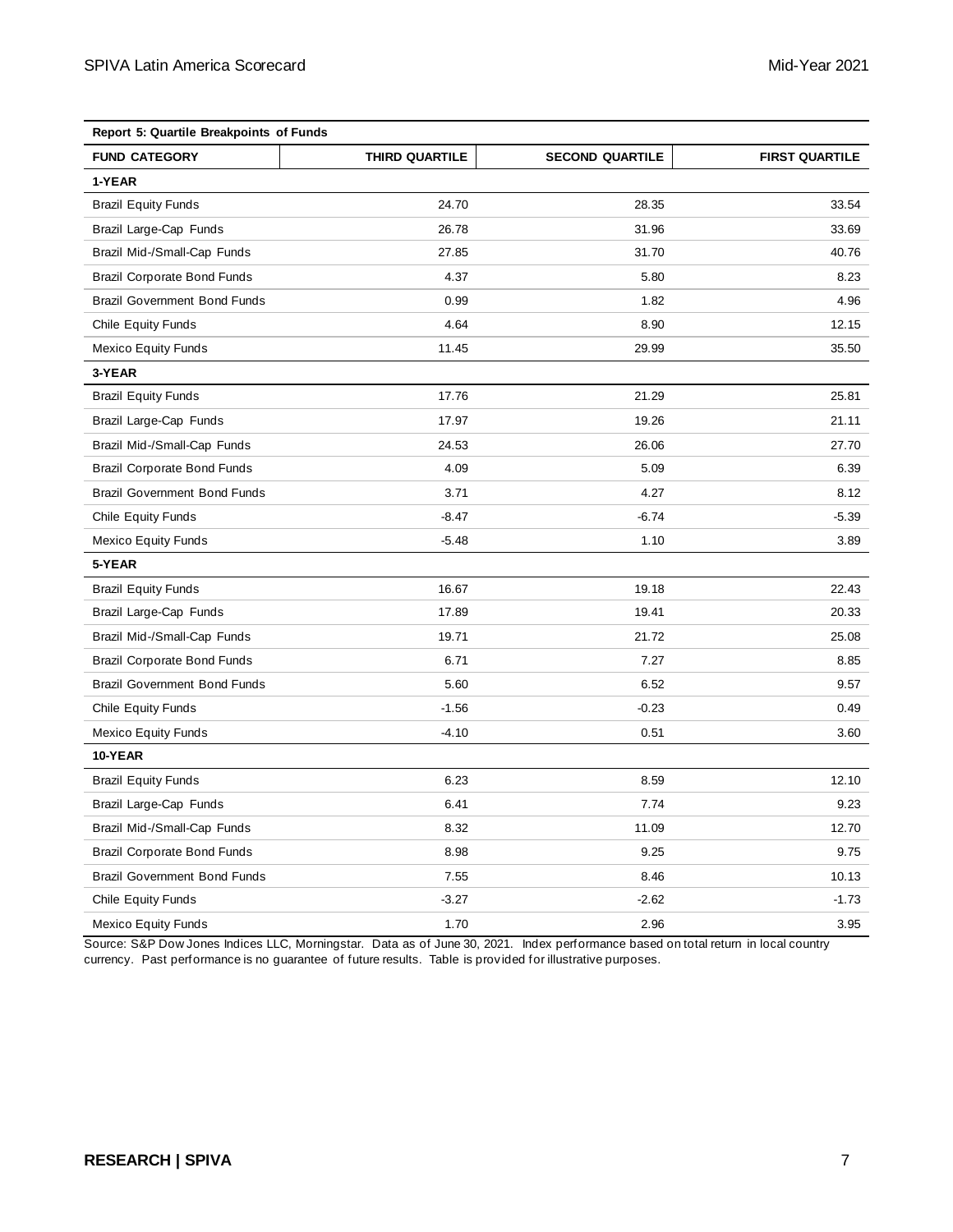## **APPENDIX A**

#### **SPIVA Styles and Morningstar Fund Classifications**

Data are obtained from Morningstar for all managed funds for which month-end data are available during the performance period. The SPIVA Latin America Scorecard covers country-specific funds for Brazil, Chile, and Mexico that are domiciled in the respective country markets and denominated in each country's local currency. The Morningstar classification system produces narrow, style-based classifications for funds.

Morningstar categories have been mapped to SPIVA peer groups as follows:

| <b>Exhibit 1: Fund Category Mapping</b>  |                                     |  |  |
|------------------------------------------|-------------------------------------|--|--|
| <b>MORNINGSTAR CATEGORY</b>              | <b>SPIVA CATEGORY</b>               |  |  |
| <b>BRAZIL</b>                            |                                     |  |  |
| Brazil Fund Brazil All-Cap Equity        | <b>Brazil Equity Funds</b>          |  |  |
| Brazil Fund Brazil Large-Cap Equity      | Brazil Large-Cap Funds              |  |  |
| Brazil Fund Brazil Small-/Mid-Cap Equity | Brazil Mid-/Small-Cap Funds         |  |  |
| Brazil Fund BRL Corporate Bond           | <b>Brazil Corporate Bond Funds</b>  |  |  |
| Brazil Fund BRL Government Bond          | <b>Brazil Government Bond Funds</b> |  |  |
| <b>CHILE</b>                             |                                     |  |  |
| Chile Fund Chile Equity                  | Chile Equity Funds                  |  |  |
| <b>MEXICO</b>                            |                                     |  |  |
| <b>Mexico Fund Mexico Equity</b>         | <b>Mexico Equity Funds</b>          |  |  |

Source: S&P Dow Jones Indices LLC, Morningstar. Table is provided for illustrative purposes only.

## **APPENDIX B**

#### **Glossary – Reports**

#### PERCENTAGE OF FUNDS OUTPERFORMED BY THE INDEX

We use funds with returns available for the entire period as the denominator. We determine the count of funds that have survived and beat the index and then report the index outperformance percentage.

#### SURVIVORSHIP (%)

The survivorship metric represents the percentage of funds in existence at the beginning of the time period that are still active at the end of the time period.

#### EQUAL-WEIGHTED FUND PERFORMANCE

Equal-weighted returns for a particular style category are determined by calculating a simple average return of all active funds in that category in a particular month.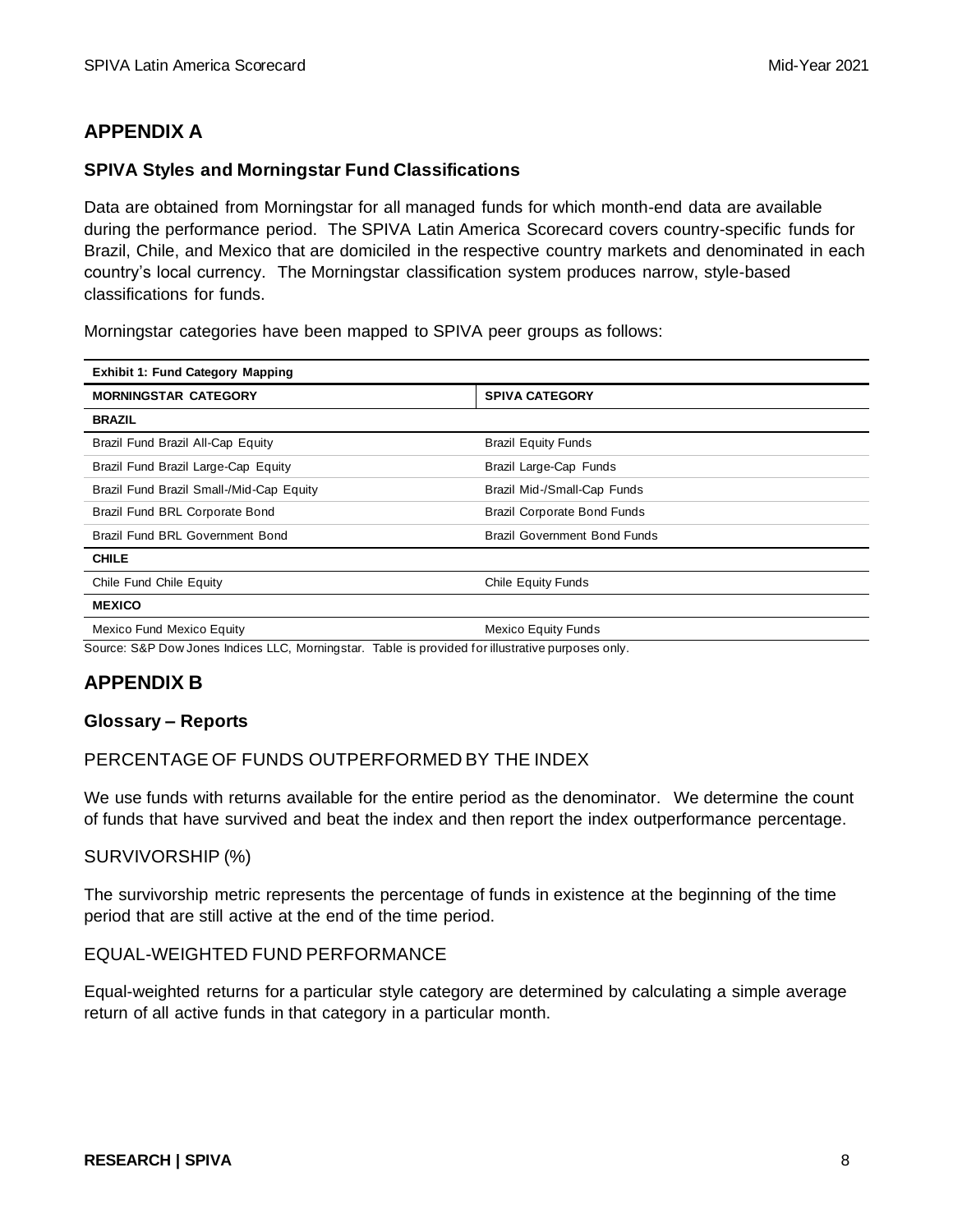#### ASSET-WEIGHTED FUND PERFORMANCE

Asset-weighted returns for a particular style category are determined by calculating a weighted average return of all funds in that category in a particular month, with each fund's return weighted by its total net assets. Asset-weighted returns are a better indicator of fund category performance because they reflect the returns of the total money invested in that particular style category with more accuracy.

#### QUARTILE BREAKPOINTS

The  $p<sup>th</sup>$  percentile for a set of data is the value that is greater than or equal to  $p\%$  of the data but is less than or equal to (100-p)% of the data. In other words, it is a value that divides the data into two parts: the lower p% of the values and the upper (100-p)% of the values. The first quartile border is the  $75<sup>th</sup>$ percentile, which is the value separating the elements of a population into the lower 75% and the upper 25%. The second quartile border is the  $50<sup>th</sup>$  percentile, and the third quartile border is the  $25<sup>th</sup>$ percentile. For fund category quartiles in a particular time period, the data used are the return of the largest share class of the fund net of fees, excluding loads.

#### SURVIVORSHIP BIAS

Some funds liquidate or merge during a period of study. This usually occurs due to continued poor performance by the fund. Therefore, if index returns were compared to fund returns using only surviving funds, the comparison would be biased in favor of the fund category. The SPIVA reports remove this bias in three ways. The first method to remove the bias is to use the entire investment opportunity set, made up of all funds in that particular category at the outset of the period, as the denominator for outperformance calculations. The second is to show explicitly the survivorship rate in each category. The final way is to construct a peer average return series for each category based on all available funds at the outset of the period.

#### FEES

The fund returns used are net of fees, excluding loads.

#### **Indices**

A benchmark index provides an investment reference against which fund performance can be measured.

#### S&P BRAZIL BMI

The S&P Brazil BMI, a subset of the [S&P Global BMI,](https://www.spglobal.com/spdji/en/indices/equity/sp-global-bmi/?utm_source=pdf_spiva) is designed to represent the Brazilian stock market.

#### S&P BRAZIL LARGECAP

The S&P Brazil LargeCap, a subset of the S&P Global BMI, is designed to represent large-cap stocks in the Brazilian market.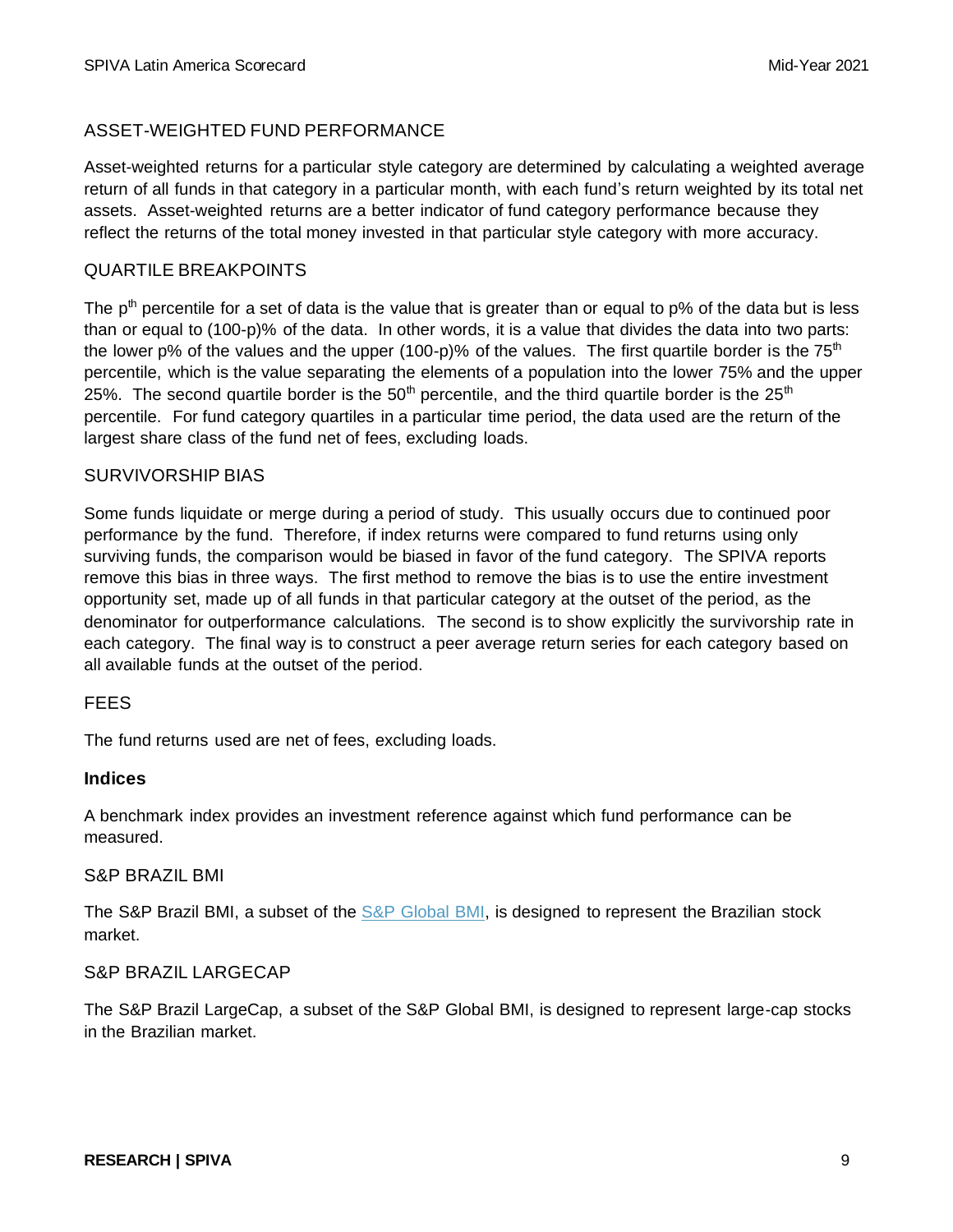#### S&P BRAZIL MIDSMALLCAP

The S&P Brazil MidSmallCap, a subset of the S&P Global BMI, is designed to represent mid- and small-cap stocks in the Brazilian market.

#### S&P CHILE BMI

The S&P Chile BMI, a subset of the S&P Global BMI, is designed to represent the Chilean stock market.

#### S&P/BMV IRT

The S&P/BMV IRT, the total return version of [S&P/BMV IPC,](https://www.spglobal.com/spdji/en/indices/equity/sp-bmv-ipc/?utm_source=pdf_spiva) measures the performance of the largest and most liquid stocks listed on the Bolsa Mexicana de Valores.

#### ANBIMA DEBENTURES INDEX (IDA)

The IDA represents a portfolio of debentures at market prices and serves as a benchmark for the segment. The index consists of all debentures priced by the Association.

#### ANBIMA MARKET INDEX (IMA)

The IMA represents a portfolio of government securities at market prices, with an approximate range of 97% of the market segment.